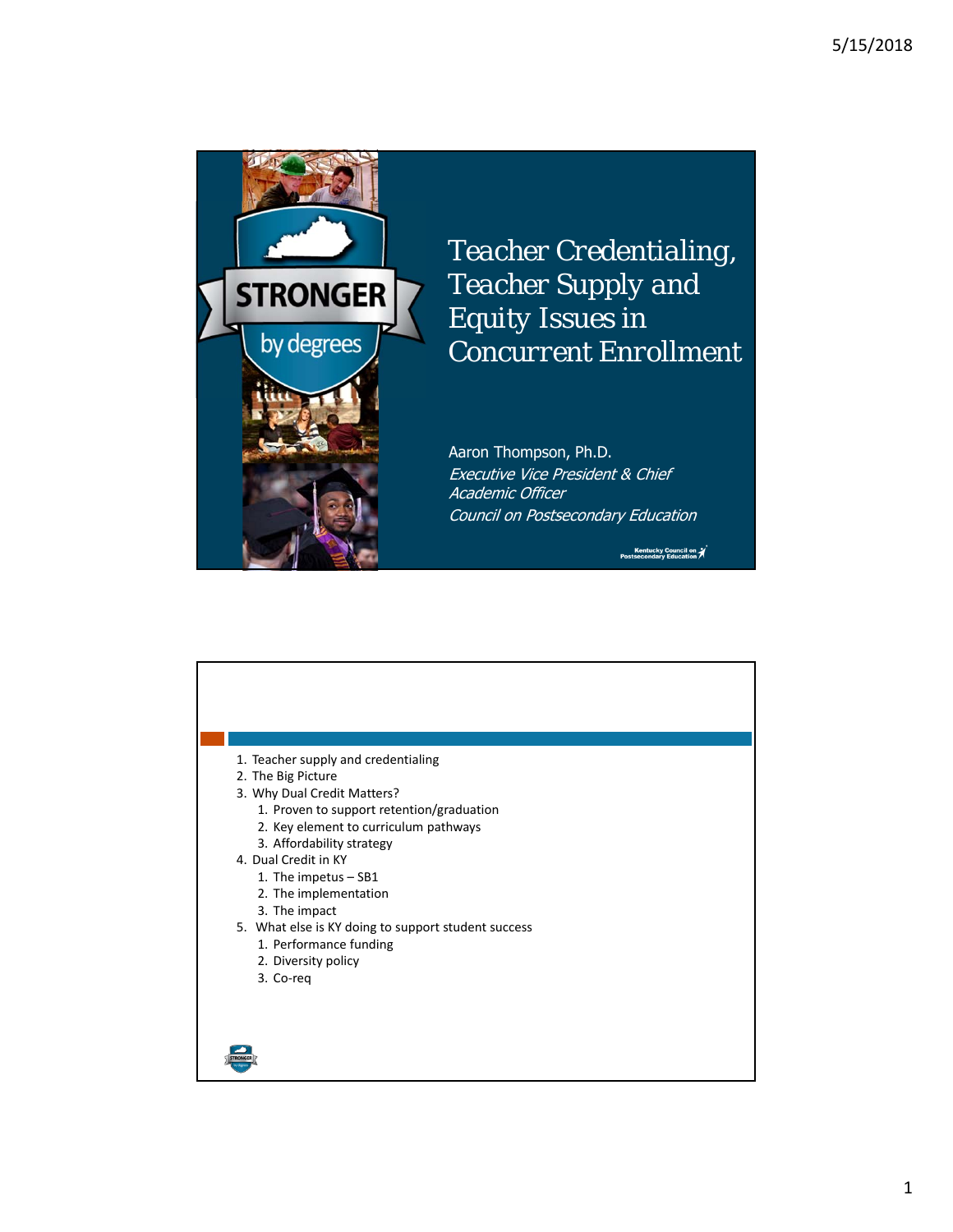

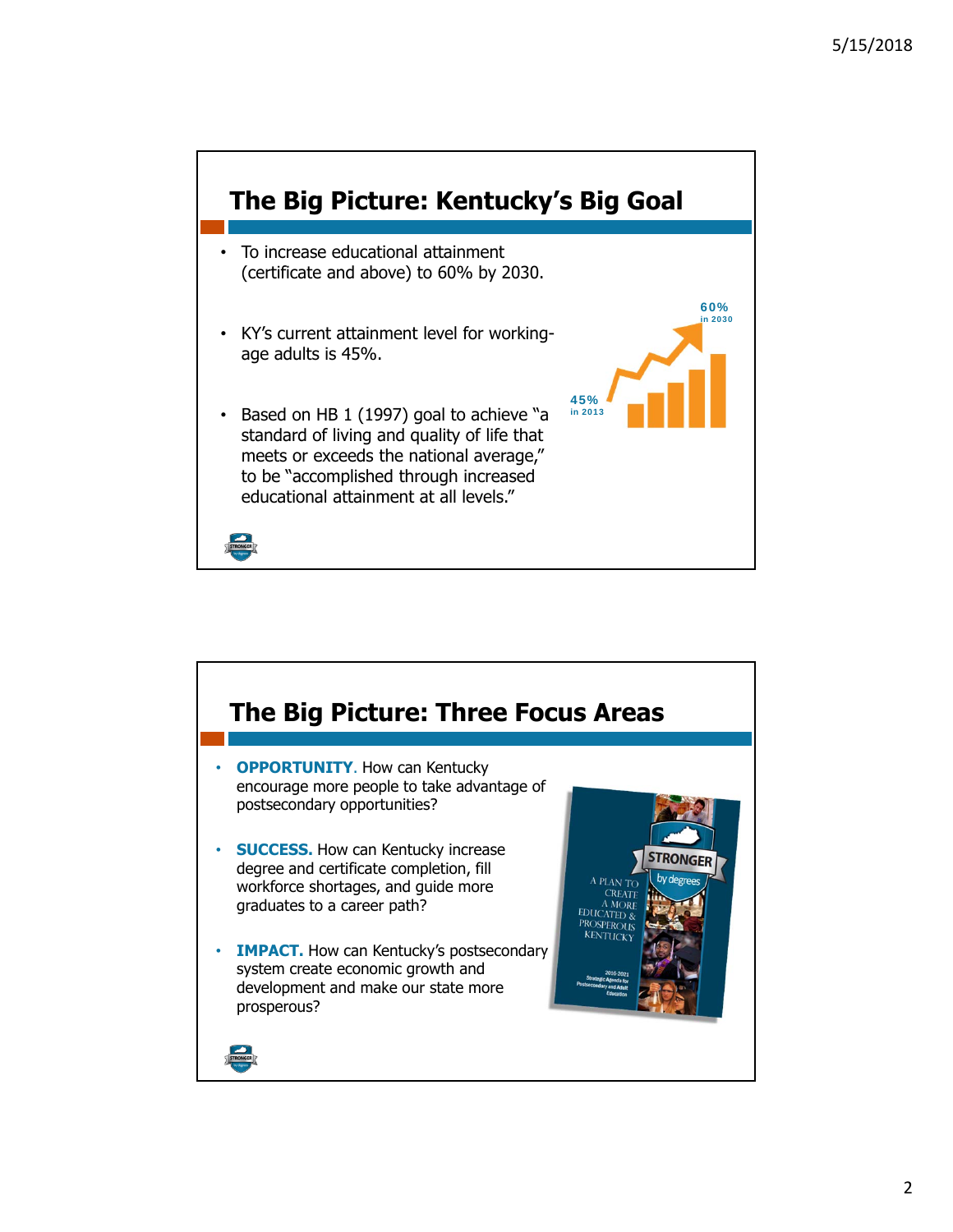

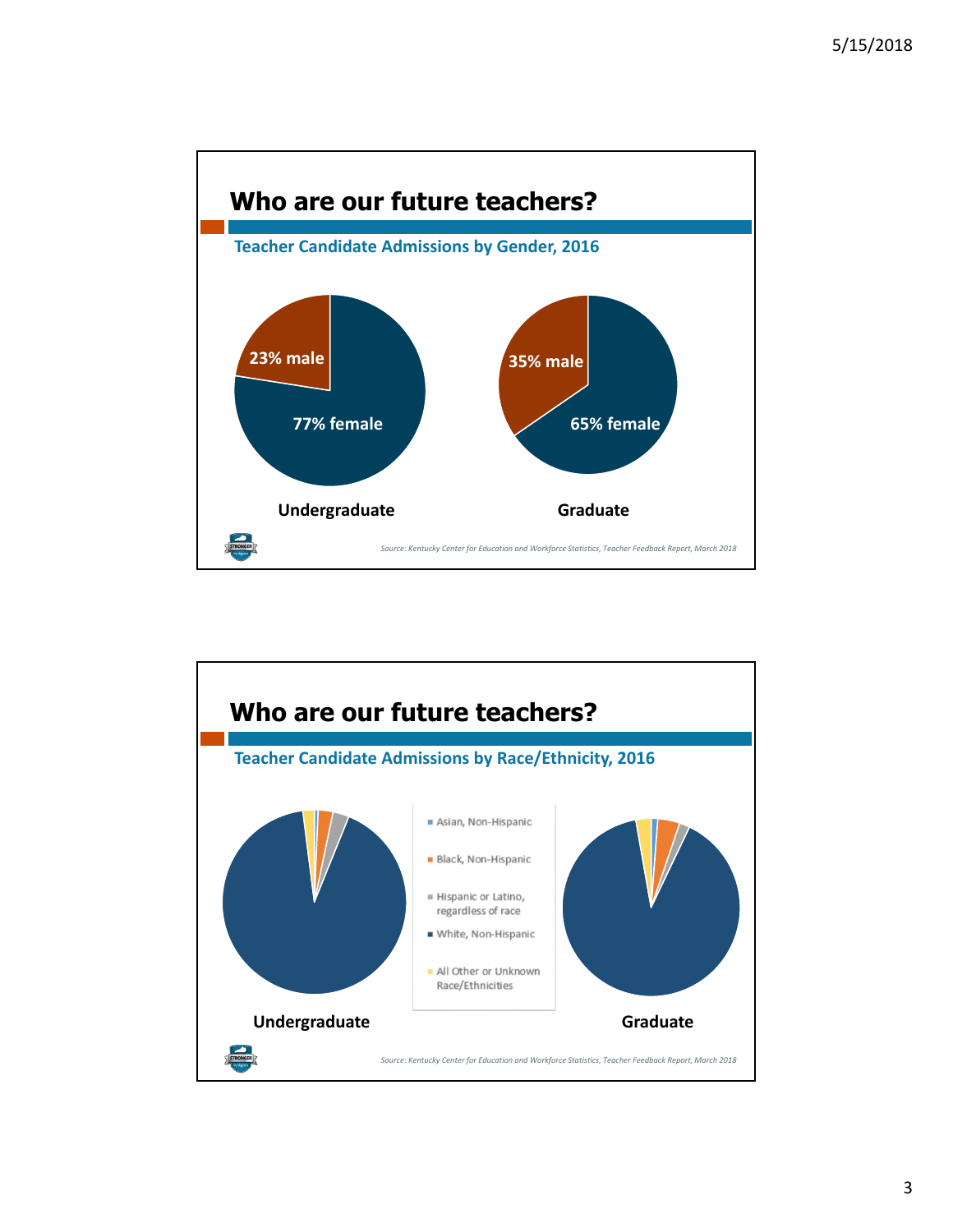## **What initial teacher certification programs are producing the most graduates?**



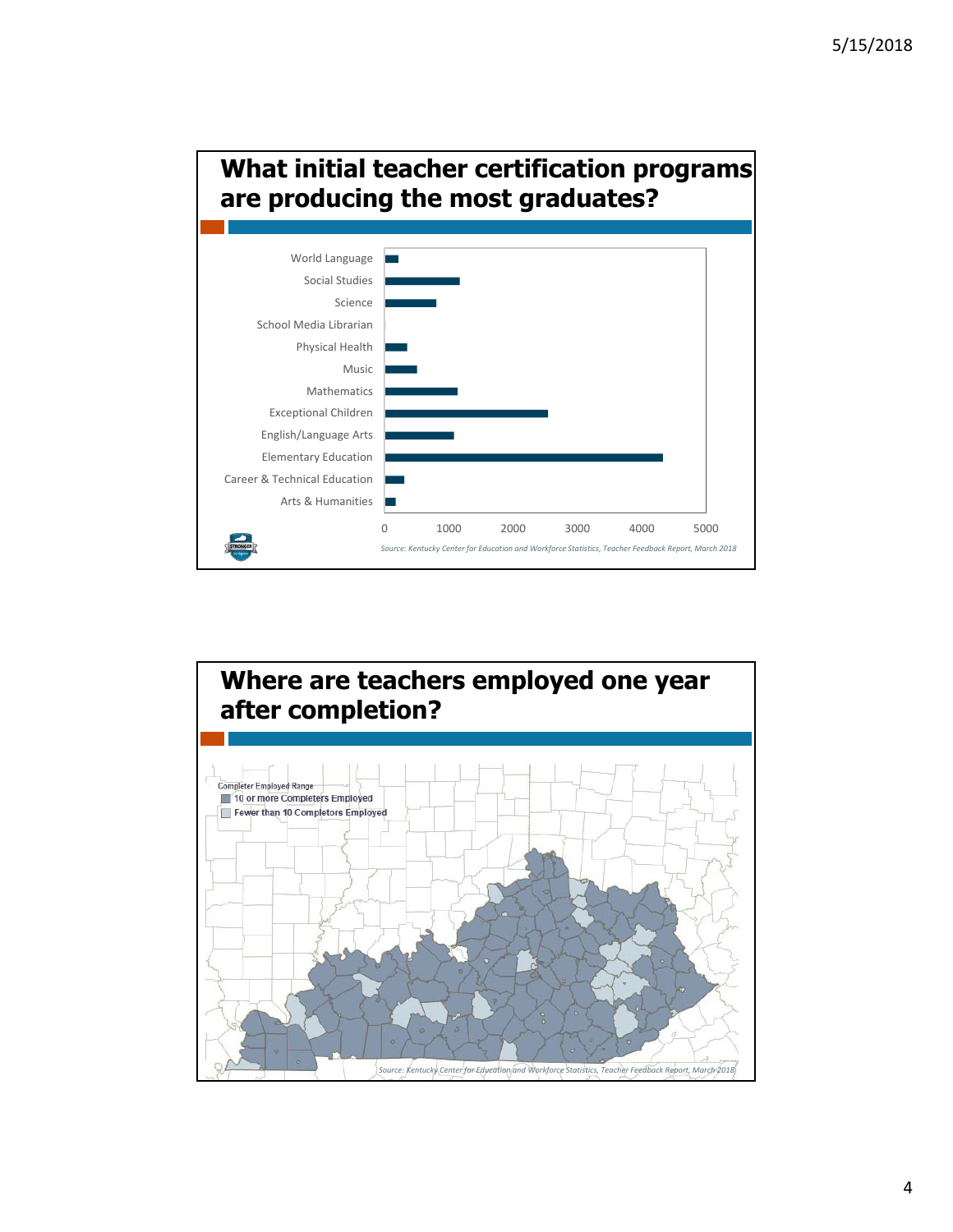

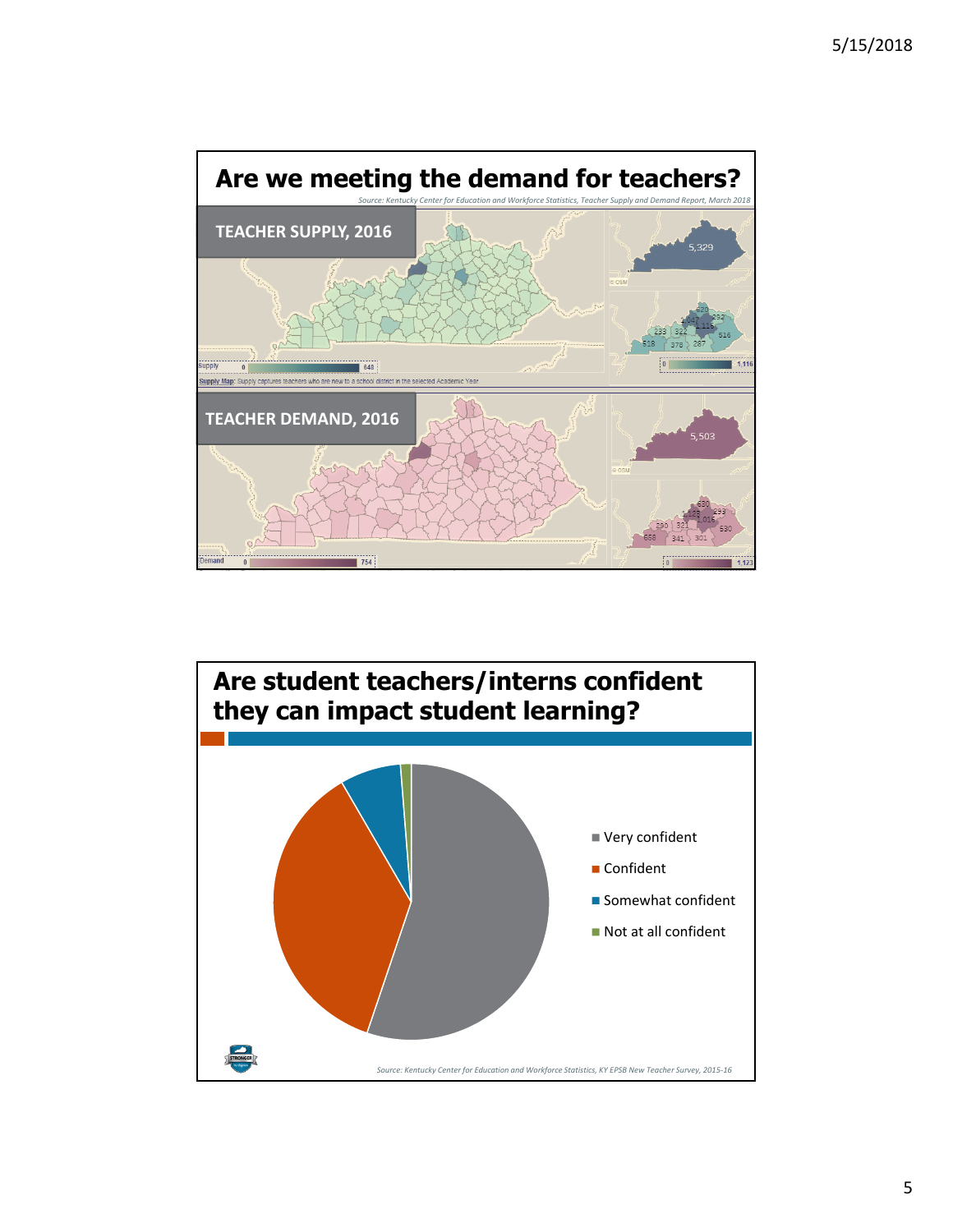

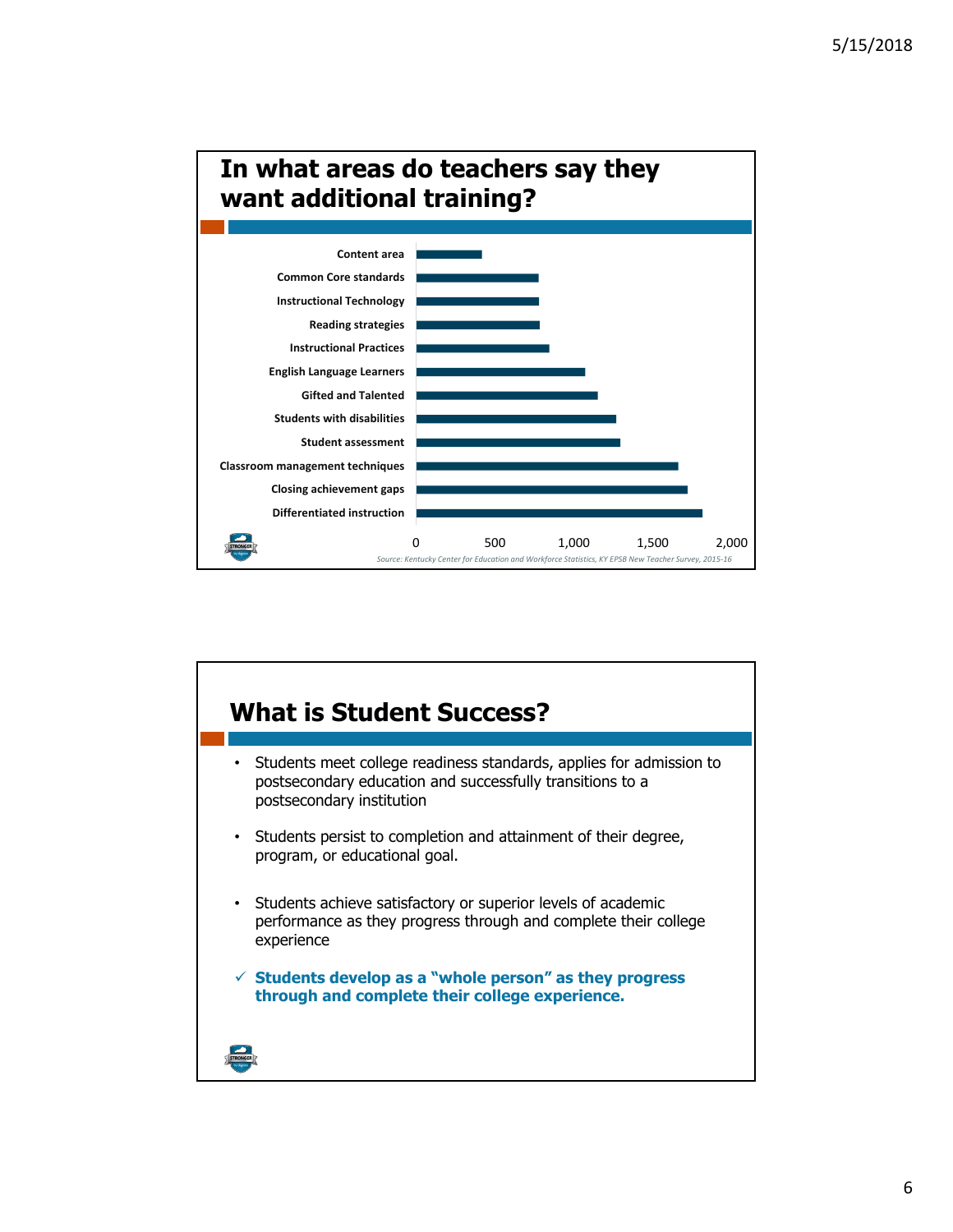

- 1. Academic Under-preparedness
- 2. Low Initial Commitment
- 3. Low Motivation for Academic Learning
- 4. Competing Commitments
- 5. Lack of Social Integration

STRONGER

- 6. Personal (Psychosocial) Adjustment Issues
- 7. Institutional Frustration/Dissatisfaction

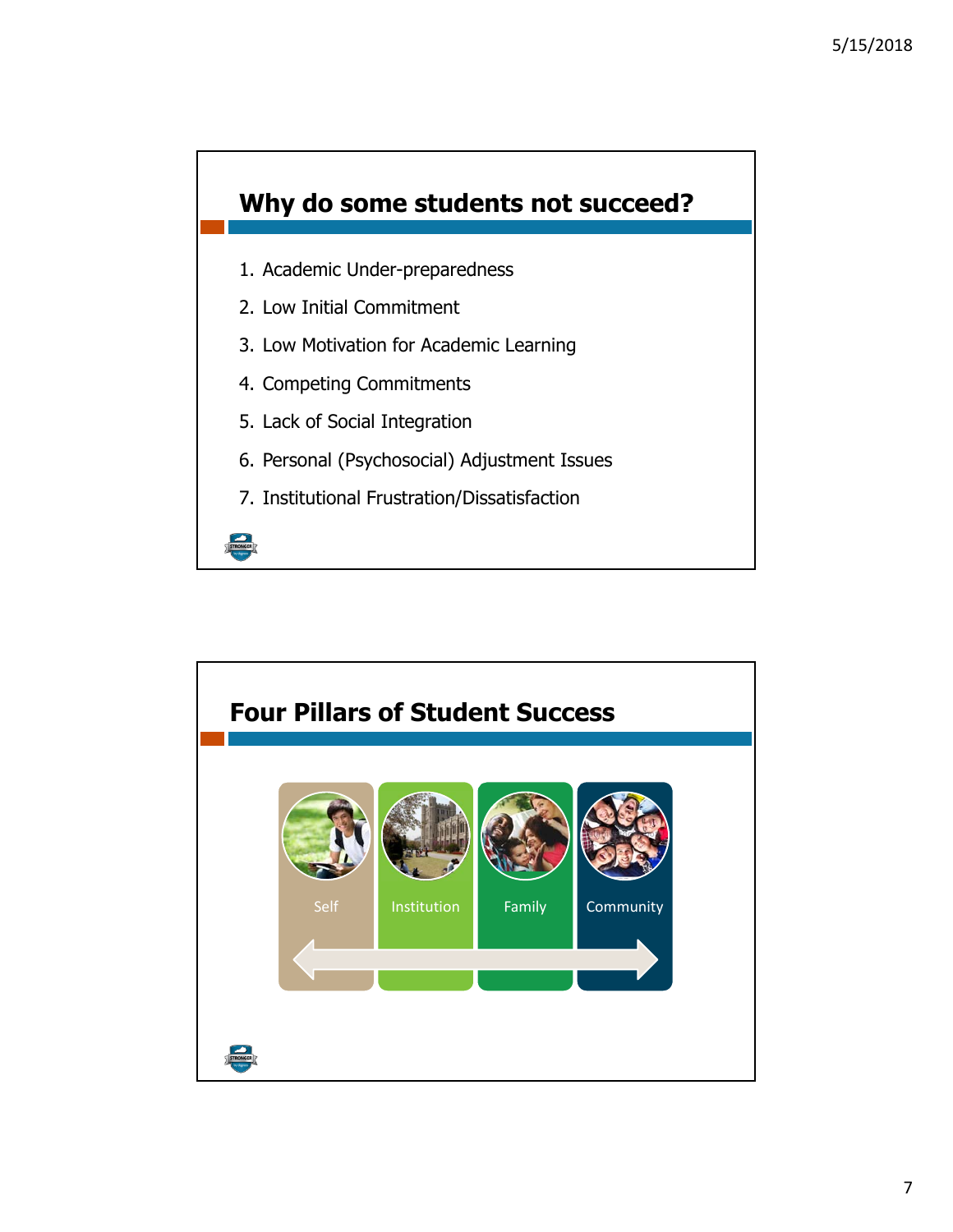

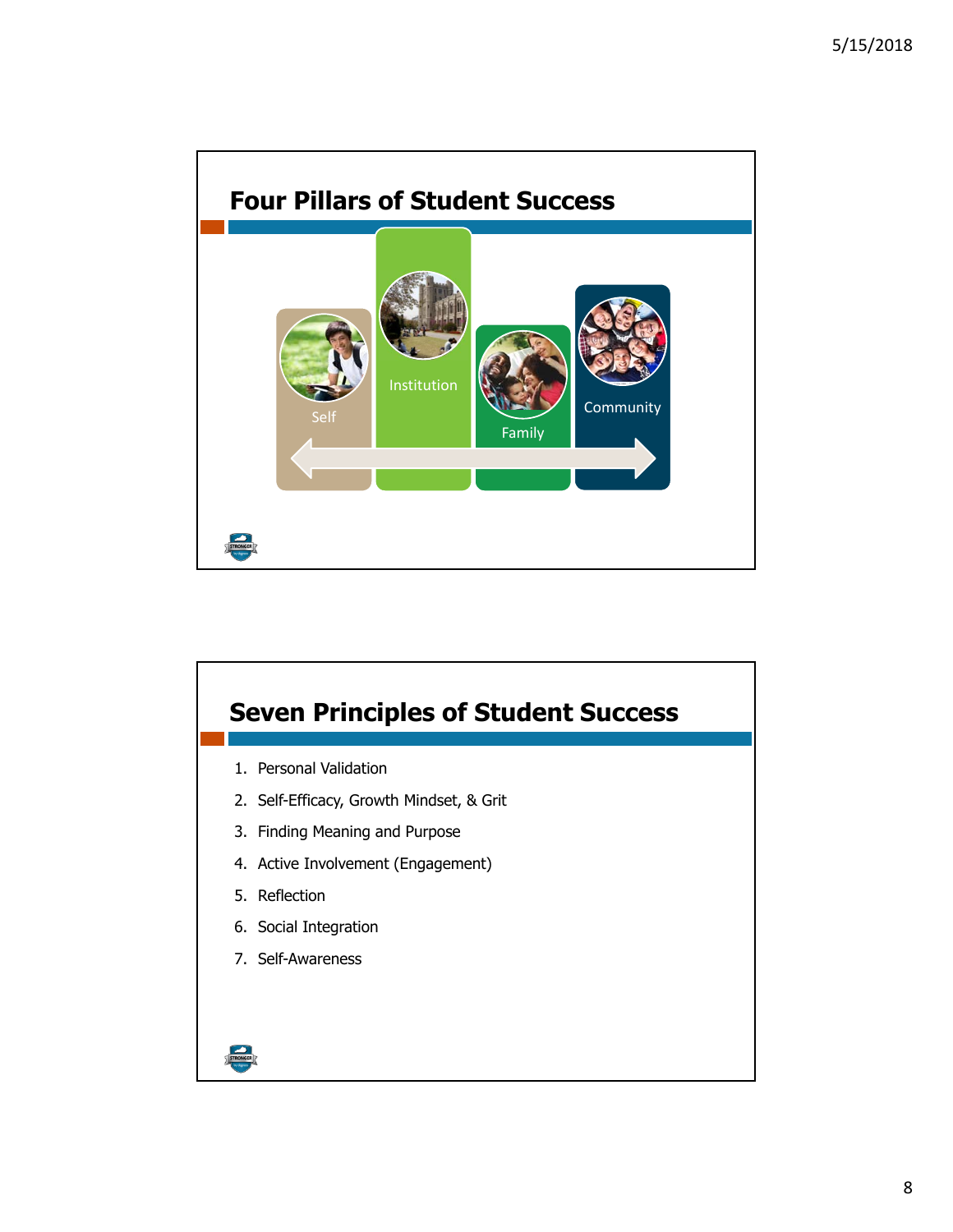

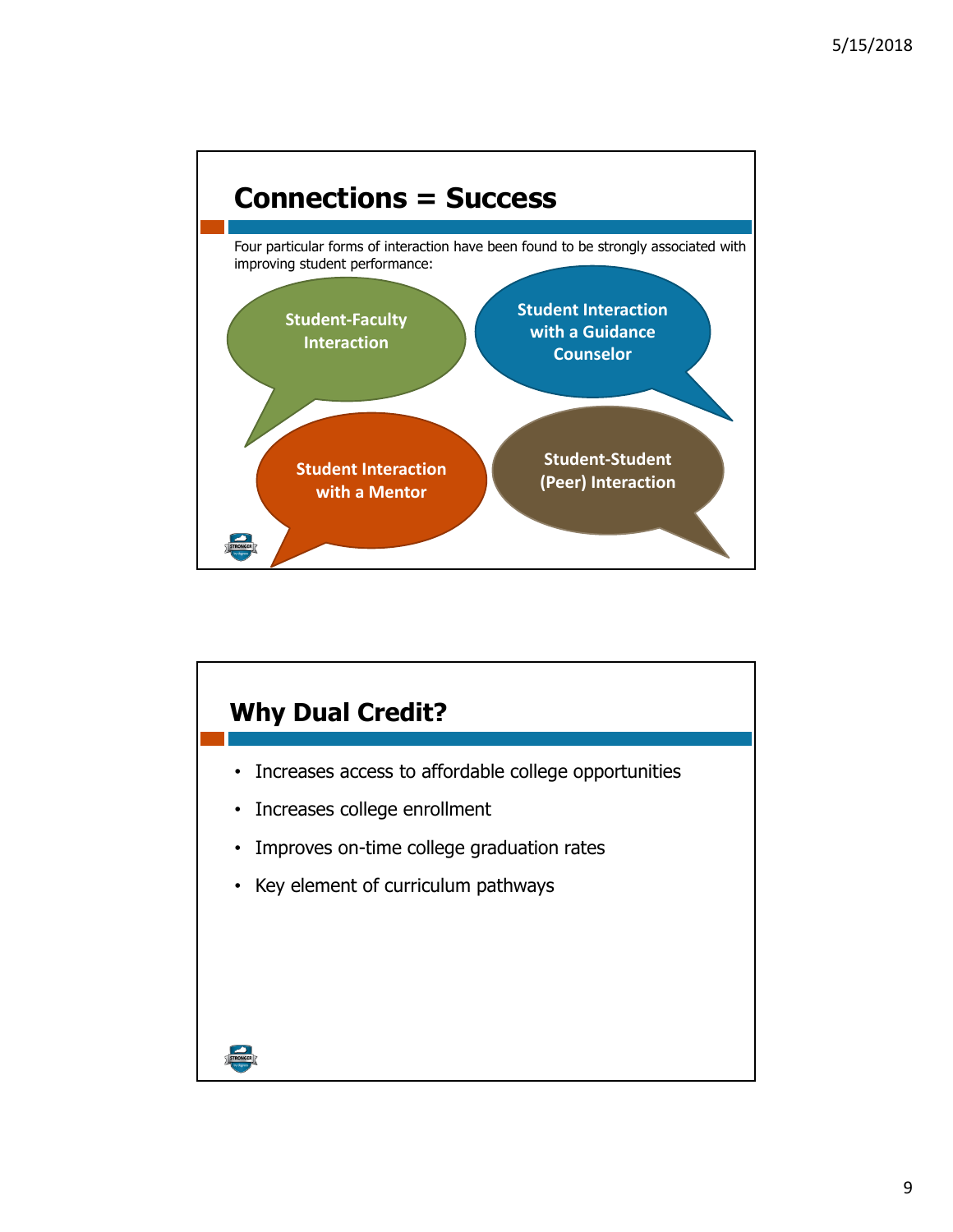

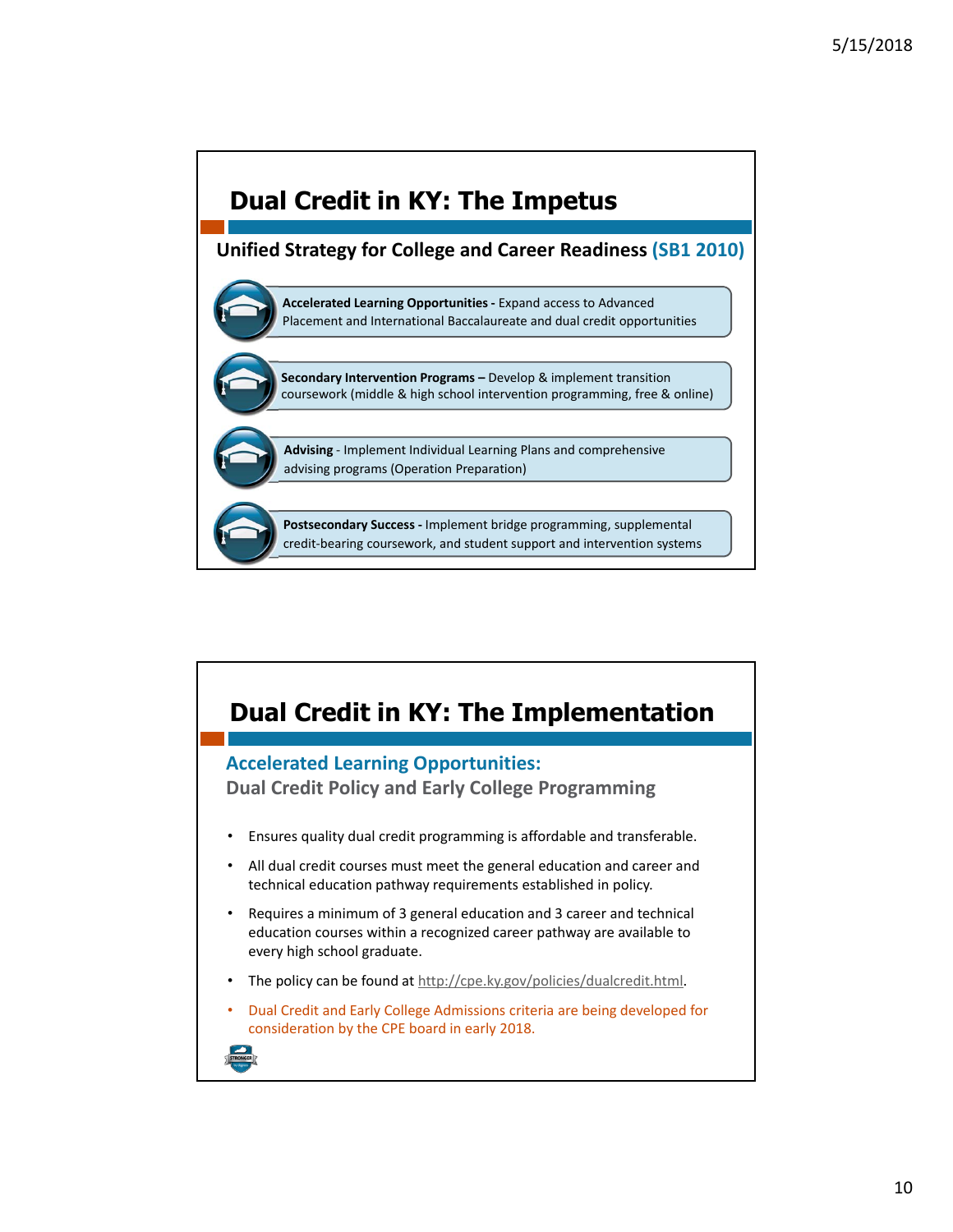

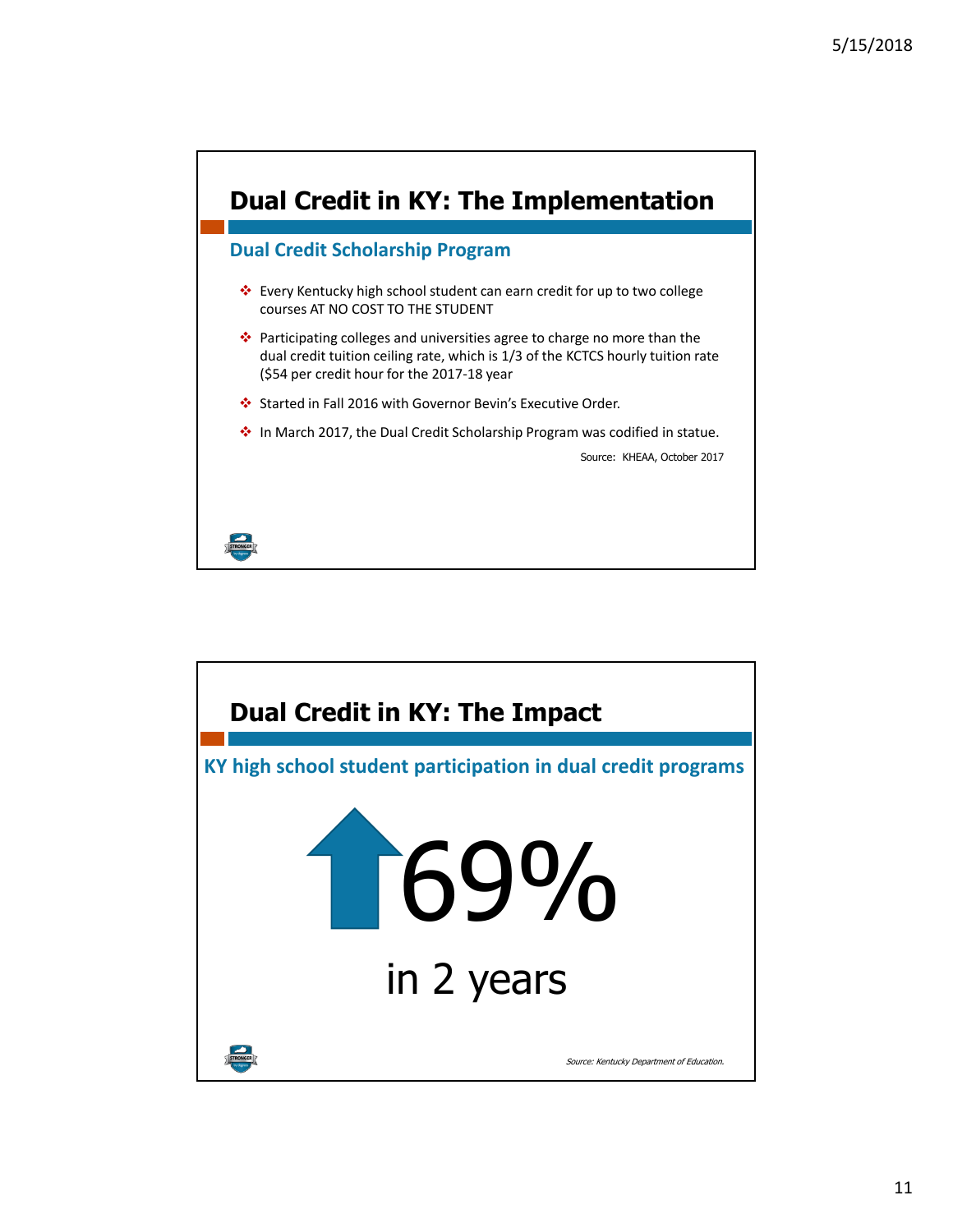

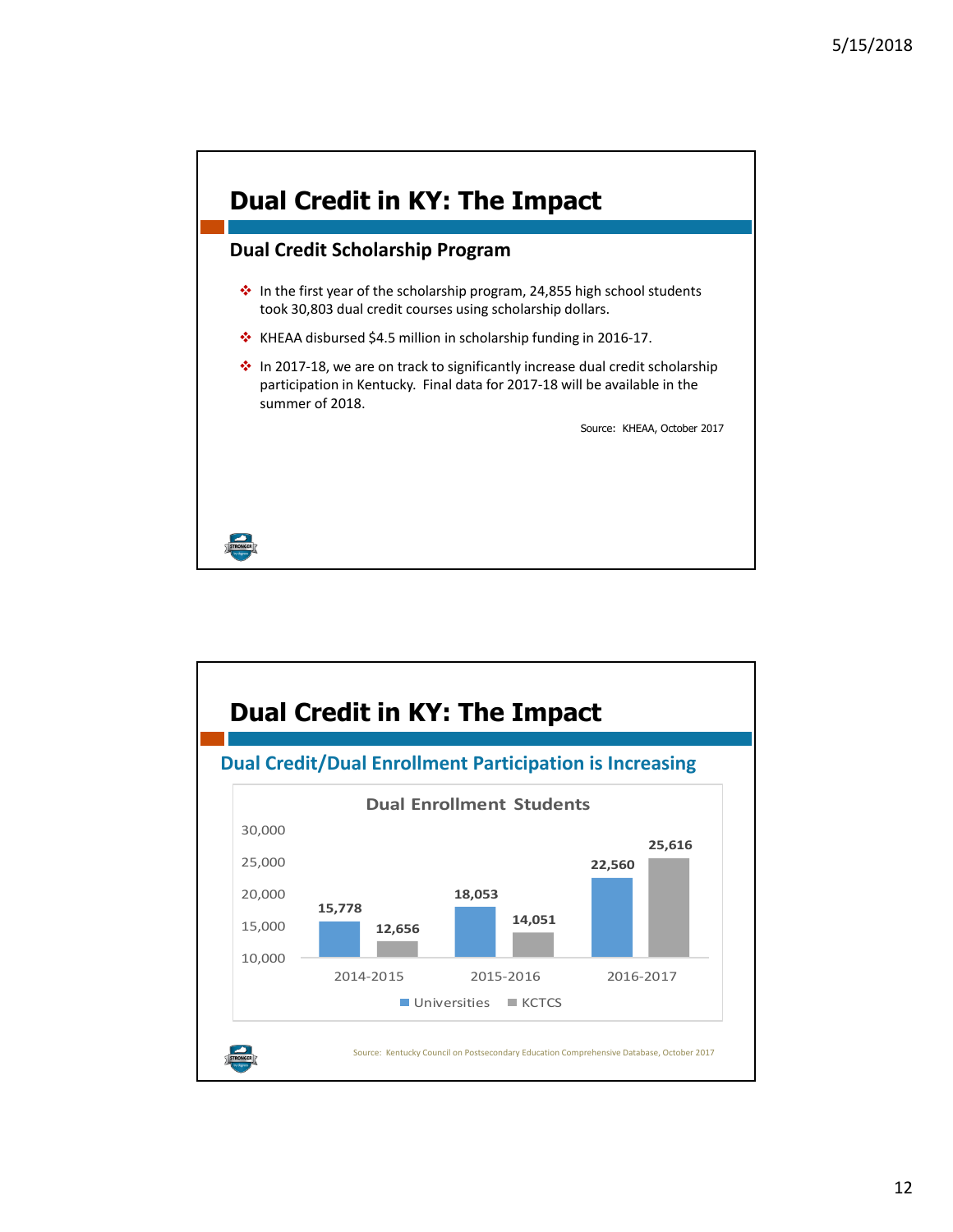

| <b>Dual Credit in KY: The Impact</b><br><b>Dual Credit Scholarship Program 2016-17</b> |                                      |                                      |
|----------------------------------------------------------------------------------------|--------------------------------------|--------------------------------------|
|                                                                                        | <b>Scholarship</b><br><b>Courses</b> | <b>Earned Credit</b><br><b>Hours</b> |
| <b>KCTCS</b>                                                                           | 15,080                               | 42,661                               |
| 4-Year Public Universities                                                             | 11,193                               | 31,624                               |
| 4-Year Private (AIKCU)                                                                 | 4,530                                | 12,998                               |
| <b>Totals for 2016-17</b>                                                              | 30,803                               | 87,283                               |
|                                                                                        |                                      | Source: KHEAA, October 2017          |
|                                                                                        |                                      |                                      |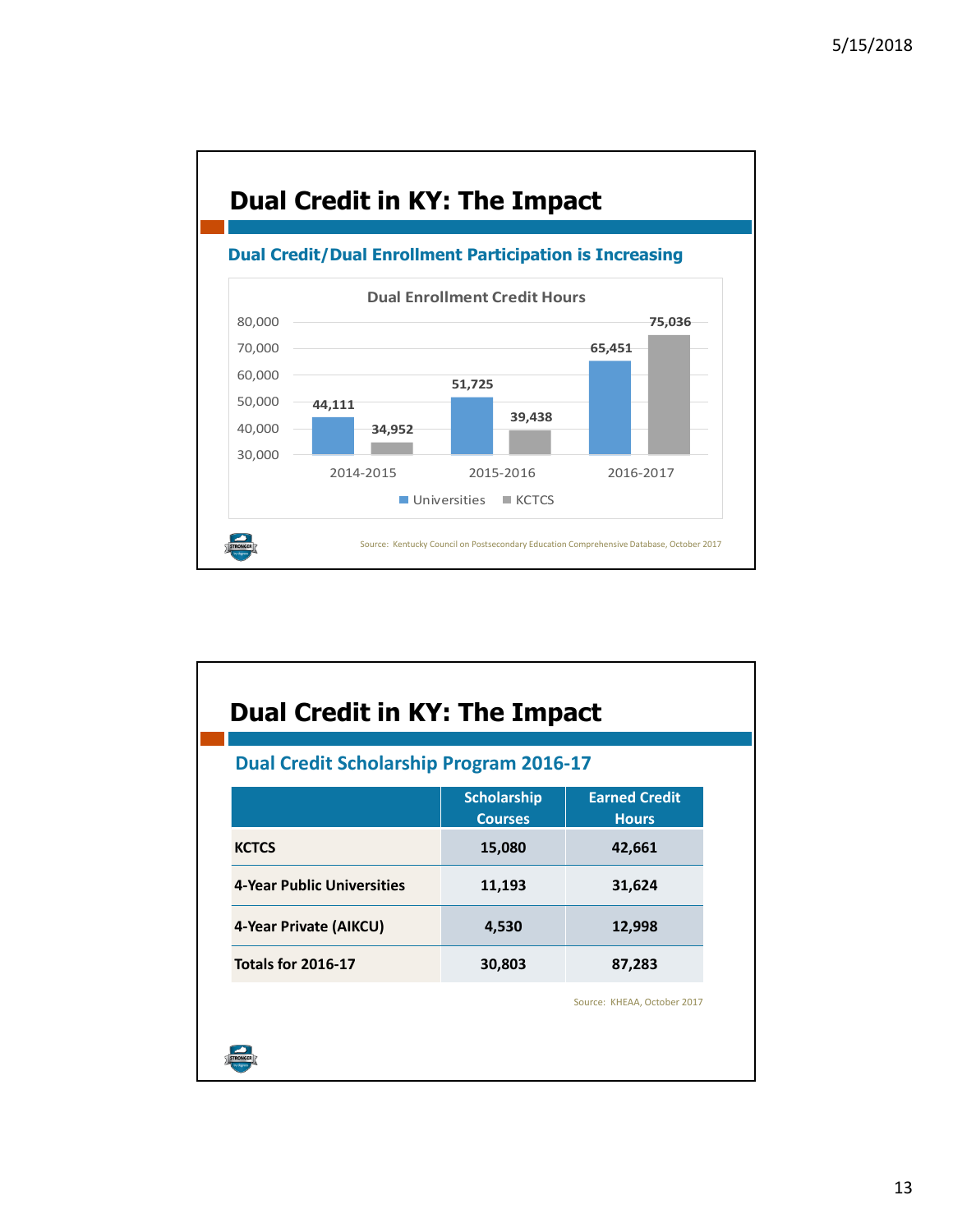

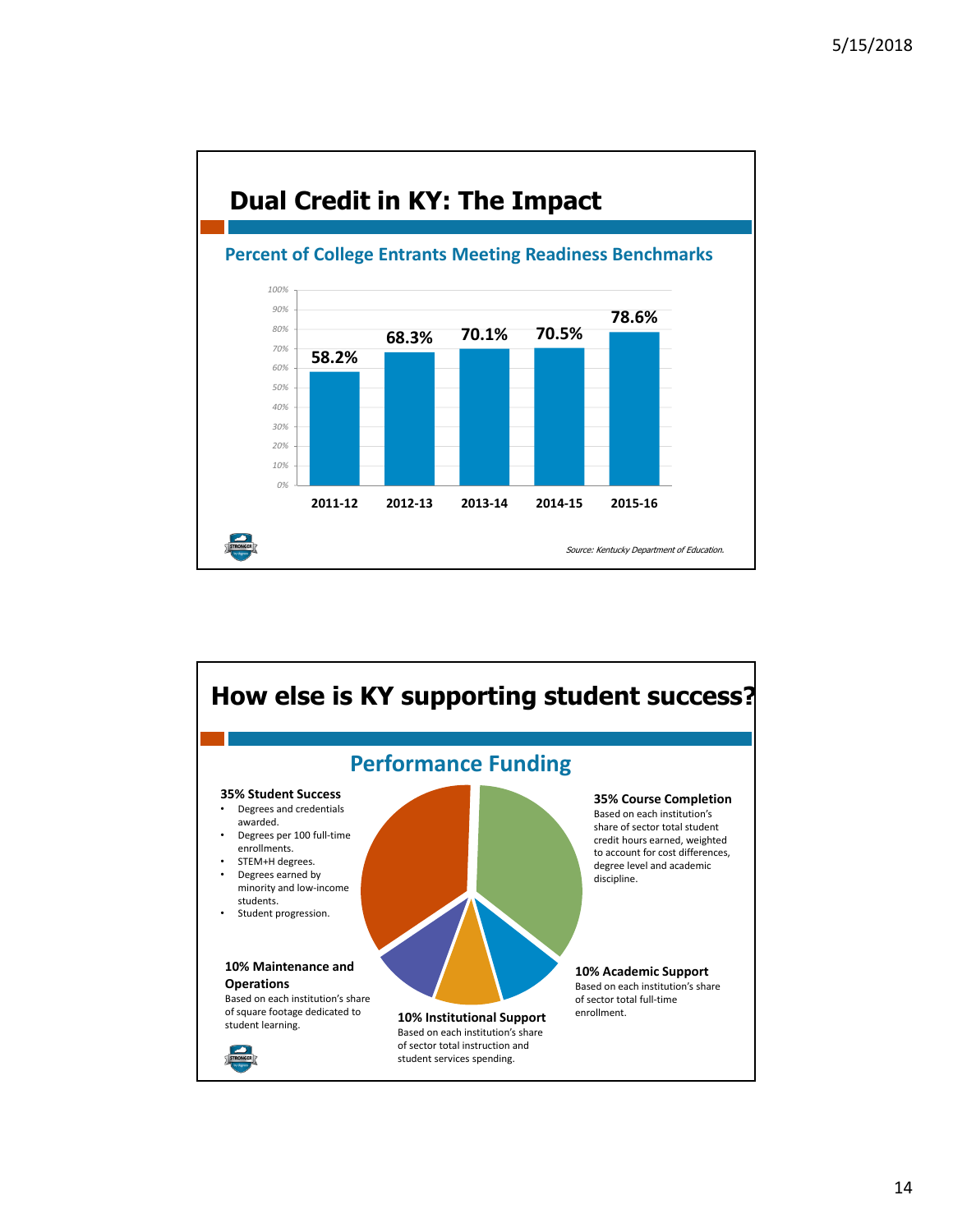## **How else is KY supporting student success?**

## **Statewide Diversity, Equity & Inclusion Policy (2016)**

- Public colleges and universities establish annual diversity plan with specific performance targets:
	- Enrollment of underrepresented minority students
	- First-to-second year retention of underrepresented minority students
	- Graduation rates and degrees awarded to underrepresented minority students
	- Percent of faculty/tenure track employees and administrators who are from an underrepresented minority group

Kentucky Council on Postsecondary Education 29

- Report progress annually to Committee on Equal Opportunities
- Institutions that do not meet standards will lose automatic eligibility to offer new academic programs
- http://cpe.ky.gov/policies/diversity.html

STRONGER

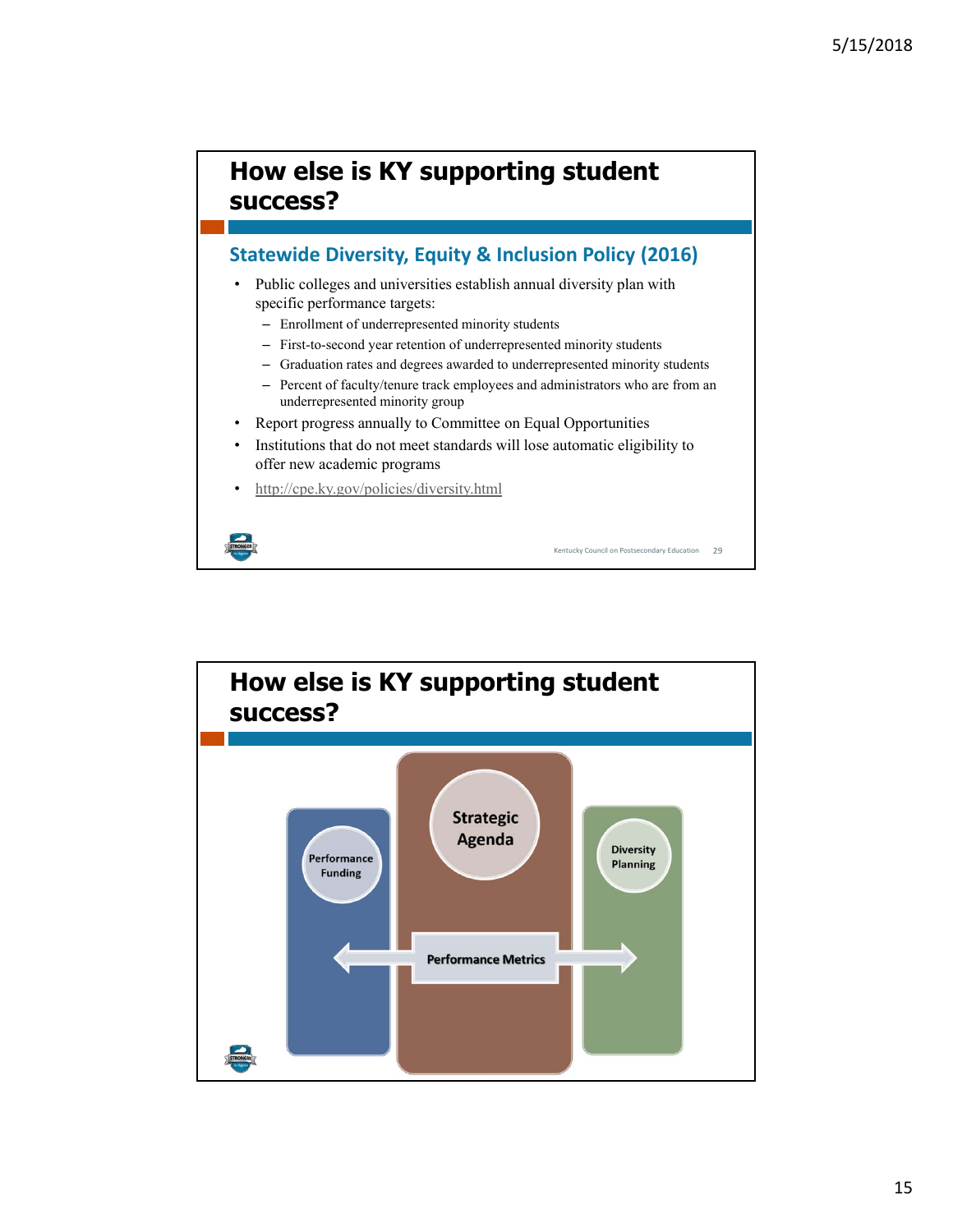

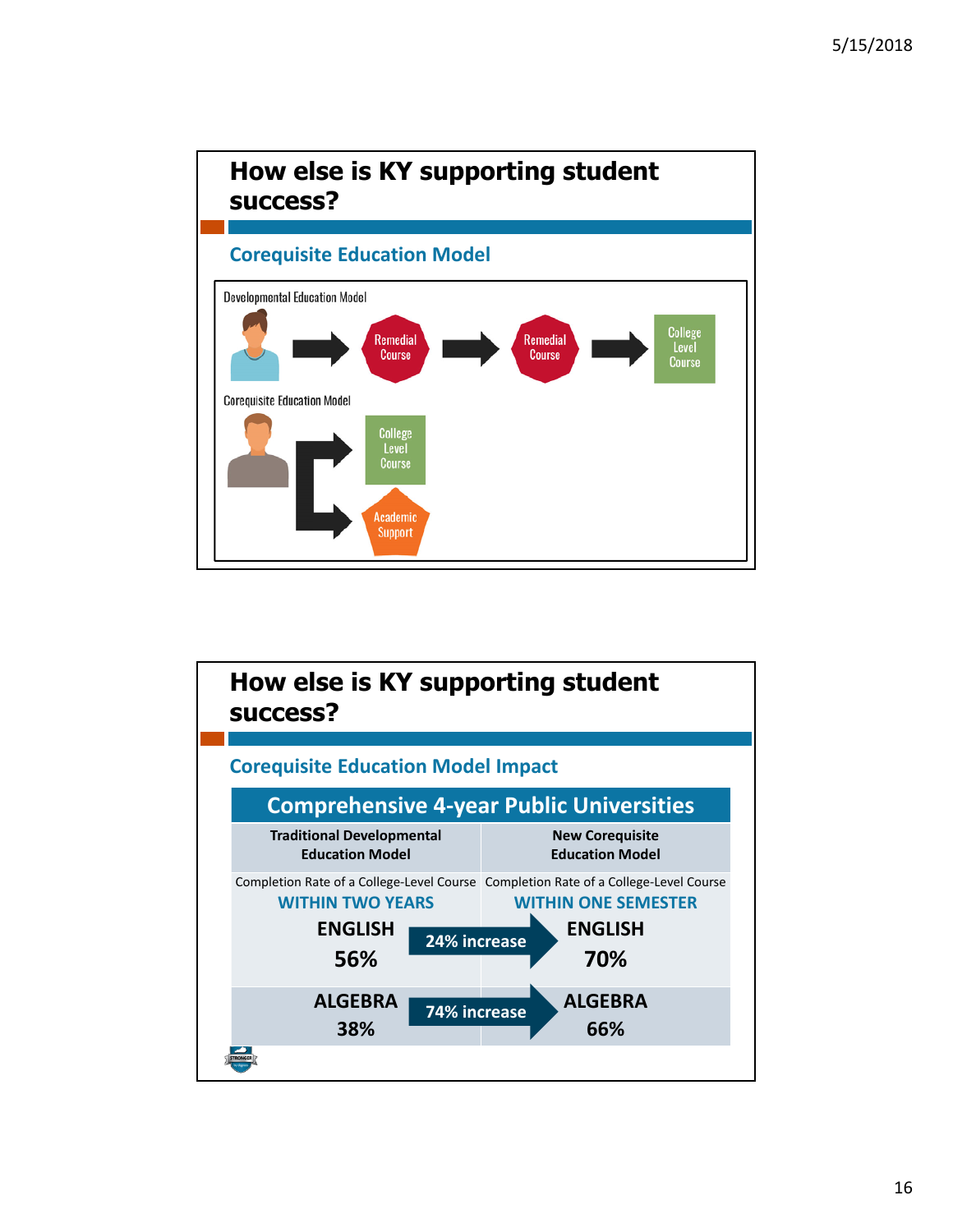